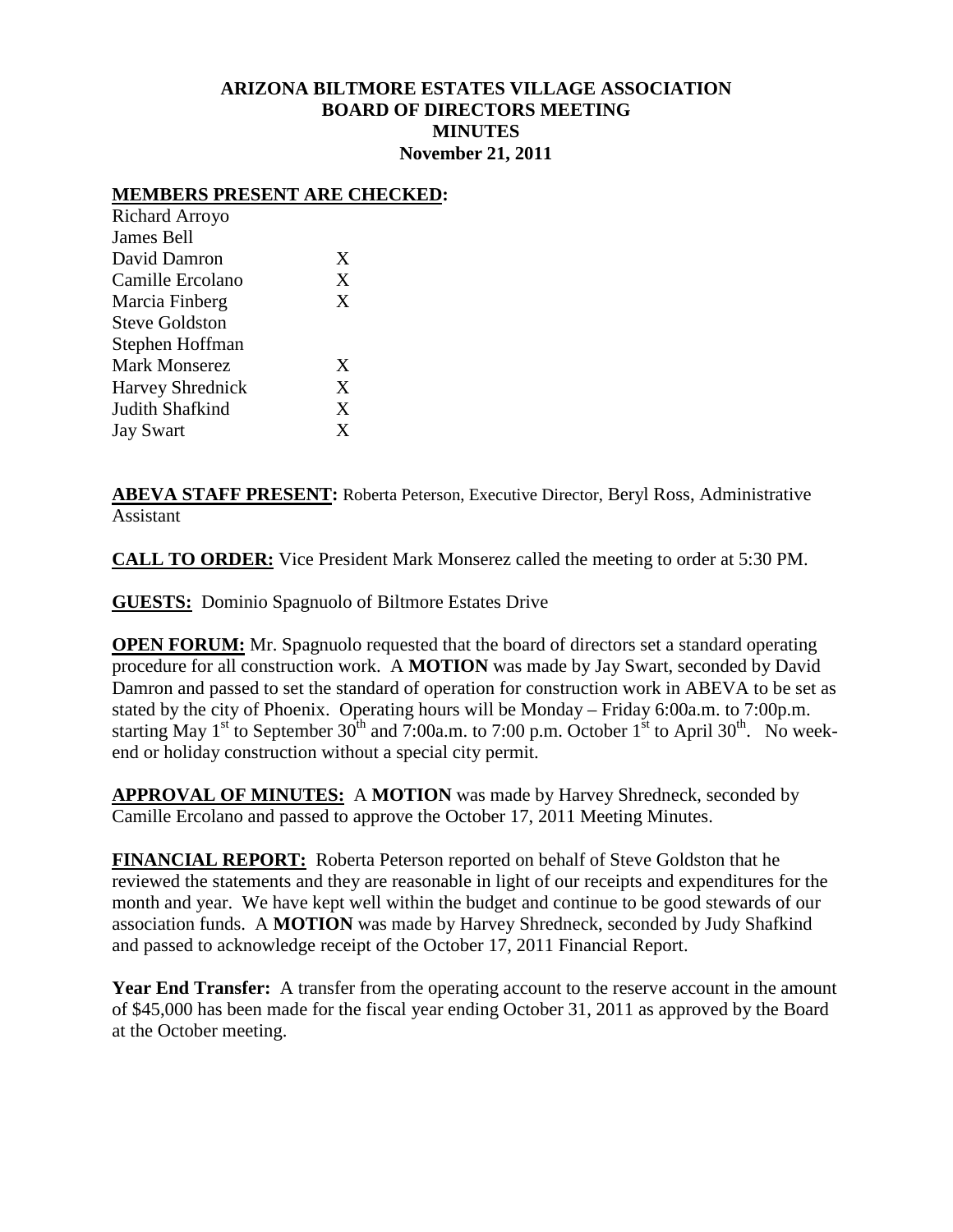# **COMMITTEE REPORTS**

**CEVPC –** Meeting Cancelled

**Legal –** Jim Bell reviewed application for, Default Hearing/Judgment – B of A vs. JoAnn Joy by Carpenter Hazlewood.

## **BOARD DECISIONS/INFO**

**BAP Lunch –** Roberta Peterson let the board know that the luncheon for December is the holiday lunch. As usual we ABEVA is requested to bring gifts in support of Sojourner Center. A **MOTION** was made by Jay Swart, seconded by Harvey Shredneck and passed to cut a check this year for \$100.00

**TRAFFIC CONCERNS** – 3 concerns from 2 Colony Biltmore IV Homeowners: 1. Trucks entering Arizona Biltmore Circle from Lincoln. They requested that all trucks enter off of 24<sup>th</sup> Street. The board of directors took note of the situation and agreed that this could not be done.

2. Requesting additional Speed Bump on Arizona Biltmore Circle. The board agreed more speed bumps would be a hindrance for emergency vehicles.

3. Requesting additional Signs and concerns of speeders on Claremont. The homeowner is taking the matter up with her association.

### **ANNUAL MEETING**

1. Speakers – It was discussed and the speakers to be invited are, Andrew Stegen, General Manager of the AZ Biltmore Resort and Mayor elect Greg Staton.

2. Voting – A **MOTION** was made by Mark Monserez, seconded by Marcia Finberg and passed that homers NOT in good standing with ABEVA cannot vote in the annual election for new board members.

**62 BED VARIANCE** – Roberta Peterson reported that 62 BED is adding a Guest House and requesting from the city, reducing the side yard setback from 40ft to 10ft. There were no objections to the request.

**RESORT SIGN REQUEST –** Jay Swart provided a letter from Andrew Stegen regarding the signs going on Arizona Biltmore Circle to direct eastbound truck traffic to on site staging areas within the resort property. Andrew asked if the ABEVA board has any objection to the installation of the signs. No objections were made.

**NEW BUSINESS** – Roberta Peterson reported the Jim Bell had moved to a new home that is not in ABEVA though he still owns his home in Colony Biltmore Greens. According to the bylaws you need to reside in ABEVA to be on the Board of Directors. A **MOTION** was made by David Damron, seconded by Mark Monserez and passed to suspend the bylaws that states the a Director's primary residence must be at the Biltmore in order to serve on the ABEVA Board until the completion of his term in February 2012. The board did not wish to amend or suspend beyond that time.